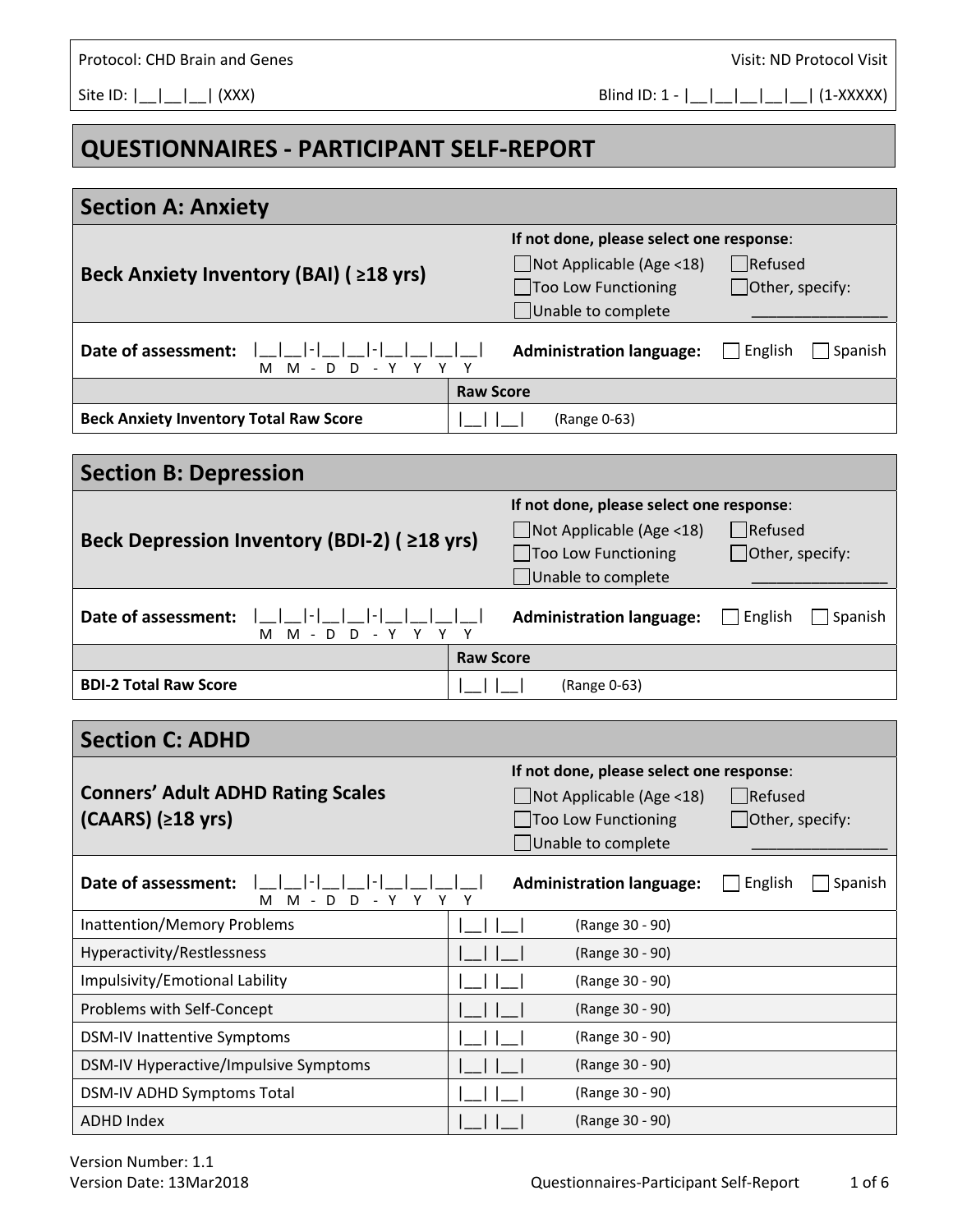| Protocol: CHD Brain and Genes                           | Visit: ND Protocol Visit                              |  |  |  |
|---------------------------------------------------------|-------------------------------------------------------|--|--|--|
| Site ID: $ \_ $<br>  (XXX)                              | Blind ID: $1 -$<br>$(1-XXXX)$                         |  |  |  |
|                                                         |                                                       |  |  |  |
| <b>Section D: Quality of Life</b>                       |                                                       |  |  |  |
| PedsQL (<18 yrs)<br>Not Applicable (Age ≥18)            |                                                       |  |  |  |
|                                                         | If not done, please select one response:              |  |  |  |
|                                                         | $\Box$ Not Applicable (Age >12)<br>$\Box$ Refused     |  |  |  |
| Generic Core - Child Report (≤12 yrs)                   | Too Low Functioning<br>$\Box$ Other, specify:         |  |  |  |
|                                                         | Unable to complete                                    |  |  |  |
| Date of assessment:<br>D<br>$M - D$<br>- Y Y<br>м       | <b>Administration language:</b><br>English<br>Spanish |  |  |  |
| ABOUT MY HEALTH AND ACTIVITIES (problems with)          |                                                       |  |  |  |
| 1. It is hard for me to walk more than one block        | (Range 0-4)                                           |  |  |  |
| 2. It is hard for me to run                             | (Range 0-4)                                           |  |  |  |
| 3. It is hard for me to do sports activity or exercise  | (Range 0-4)                                           |  |  |  |
| 4. It is hard for me to lift something heavy            | (Range 0-4)                                           |  |  |  |
| 5. It is hard for me to take a bath or shower by myself | (Range 0-4)                                           |  |  |  |
| 6. It is hard for me to do chores around the house      | (Range 0-4)                                           |  |  |  |
| 7. I hurt or ache                                       | (Range 0-4)                                           |  |  |  |
| 8. I have low energy                                    | (Range 0-4)                                           |  |  |  |
| <b>ABOUT MY FEELINGS (problems with)</b>                |                                                       |  |  |  |
| 1. I feel afraid or scared                              | (Range 0-4)                                           |  |  |  |
| 2. I feel sad or blue                                   | (Range 0-4)                                           |  |  |  |
| 3. I feel angry                                         | (Range 0-4)                                           |  |  |  |
| 4. I have trouble sleeping                              | (Range 0-4)                                           |  |  |  |
| 5. I worry about what will happen to me                 | (Range 0-4)                                           |  |  |  |
| HOW I GET ALONG WITH OTHERS (problems with)             |                                                       |  |  |  |
| 1. I have trouble getting along with other kids         | (Range 0-4)                                           |  |  |  |
| 2. Other kids do not want to be my friend               | (Range 0-4)                                           |  |  |  |
| 3. Other kids tease me                                  | (Range 0-4)                                           |  |  |  |
| 4. I cannot do things that other kids my age can do     | (Range 0-4)                                           |  |  |  |
| 5. It is hard to keep up when I play with other kids    | (Range 0-4)                                           |  |  |  |
| <b>ABOUT SCHOOL (problems with)</b>                     |                                                       |  |  |  |
| 1. It is hard to pay attention in class                 | (Range 0-4)                                           |  |  |  |
| 2. I forget things                                      | (Range 0-4)                                           |  |  |  |
| 3. I have trouble keeping up with my schoolwork         | (Range 0-4)                                           |  |  |  |
| 4. I miss school because of not feeling well            | (Range 0-4)                                           |  |  |  |
| 5. I miss school to go to the doctor or hospital        | (Range 0-4)                                           |  |  |  |

٦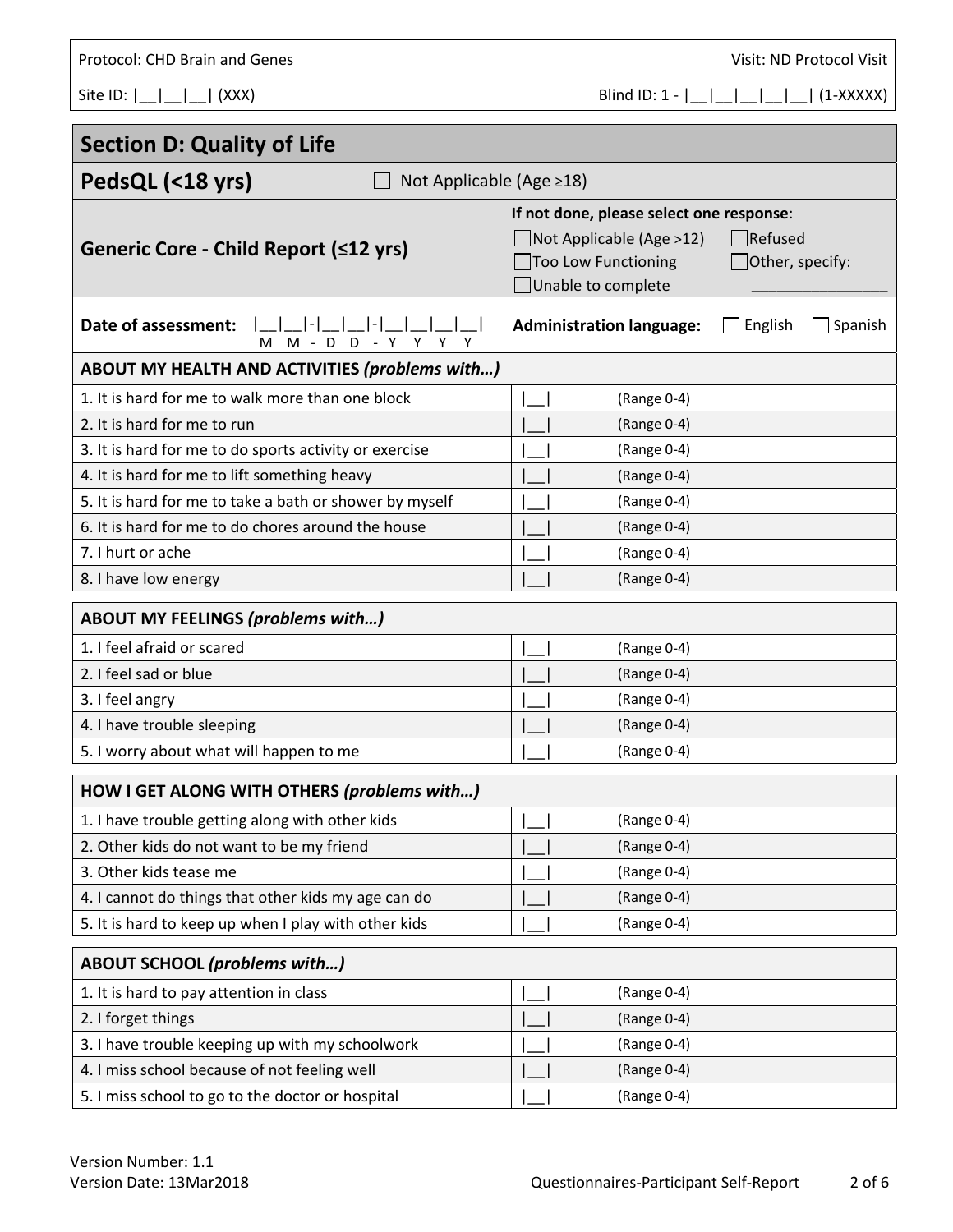| Protocol: CHD Brain and Genes                                                                            | Visit: ND Protocol Visit                                                                                                                                                    |  |  |
|----------------------------------------------------------------------------------------------------------|-----------------------------------------------------------------------------------------------------------------------------------------------------------------------------|--|--|
| Site ID: $\lfloor$ $\lfloor$ $\rfloor$<br>$\vert$ (XXX)                                                  | $(1-XXXXX)$<br>Blind ID: $1 -$                                                                                                                                              |  |  |
| Cardiac Module - Child Report (≤12 yrs)                                                                  | If not done, please select one response:<br>$\Box$ Refused<br>$\Box$ Not Applicable (Age >12)<br>Too Low Functioning<br>$\Box$ Other, specify:<br>$\Box$ Unable to complete |  |  |
| Date of assessment:<br><b>Administration language:</b><br>English<br>Spanish<br>M M - D D - <u>Y Y Y</u> |                                                                                                                                                                             |  |  |
| <b>HEART PROBLEMS AND TREATMENT (problems with)</b>                                                      |                                                                                                                                                                             |  |  |
| 1. I get out of breath when I do sports activity or exercise                                             | (Range 0-4)                                                                                                                                                                 |  |  |
| 2. My chest hurts or feels tight when I do sports activity or exercise                                   | (Range 0-4)                                                                                                                                                                 |  |  |
| 3. I catch colds easily                                                                                  | (Range 0-4)                                                                                                                                                                 |  |  |
| 4. I feel my heart beating fast                                                                          | (Range 0-4)                                                                                                                                                                 |  |  |
| 5. My lips turn blue when I run                                                                          | (Range 0-4)                                                                                                                                                                 |  |  |
| 6. I wake up at night with trouble breathing                                                             | (Range 0-4)                                                                                                                                                                 |  |  |
| 7. I have to rest more than my friends                                                                   | (Range 0-4)                                                                                                                                                                 |  |  |
| TREATMENT II (problems with)<br>N/A (not taking heart medicine)                                          |                                                                                                                                                                             |  |  |
| 1. I refuse to take my heart medicine                                                                    | (Range 0-4)                                                                                                                                                                 |  |  |
| 2. It is hard for me to take my heart medicine                                                           | (Range 0-4)                                                                                                                                                                 |  |  |
| 3. I forget to take my heart medicine                                                                    | (Range 0-4)                                                                                                                                                                 |  |  |
| 4. My heart medicine makes me feel sick                                                                  | (Range 0-4)                                                                                                                                                                 |  |  |
| 5. I worry about how my medicines affect my body                                                         | (Range 0-4)                                                                                                                                                                 |  |  |
| PERCEIVED PHYSICAL APPEARANCE (problems with)                                                            |                                                                                                                                                                             |  |  |
| 1. I feel I am not good looking                                                                          | (Range 0-4)                                                                                                                                                                 |  |  |
| 2. I don't like other people to see my scars                                                             | (Range 0-4)                                                                                                                                                                 |  |  |
| 3. I am embarrassed when others see my body                                                              | (Range 0-4)                                                                                                                                                                 |  |  |
| TREATMENT ANXIETY (problems with)                                                                        |                                                                                                                                                                             |  |  |
| 1. I get scared when I am waiting to see the doctor                                                      | (Range 0-4)                                                                                                                                                                 |  |  |
| 2. I get scared when I have to go to the doctor                                                          | (Range 0-4)                                                                                                                                                                 |  |  |
| 3. I get scared when I have to go to the hospital                                                        | (Range 0-4)                                                                                                                                                                 |  |  |
| 4. I get scared when I have to have medical treatments                                                   | (Range 0-4)                                                                                                                                                                 |  |  |
| <b>COGNITIVE PROBLEMS (problems with)</b>                                                                |                                                                                                                                                                             |  |  |
| 1. It is hard for me to figure out what to do when something bothers                                     | (Range 0-4)                                                                                                                                                                 |  |  |
| 2. I have trouble solving math problems                                                                  | (Range 0-4)                                                                                                                                                                 |  |  |
| 3. I have trouble writing school papers or reports                                                       | (Range 0-4)                                                                                                                                                                 |  |  |
| 4. It is hard for me to pay attention to things                                                          | (Range 0-4)                                                                                                                                                                 |  |  |
| 5. It is hard for me to remember what I read                                                             | (Range 0-4)                                                                                                                                                                 |  |  |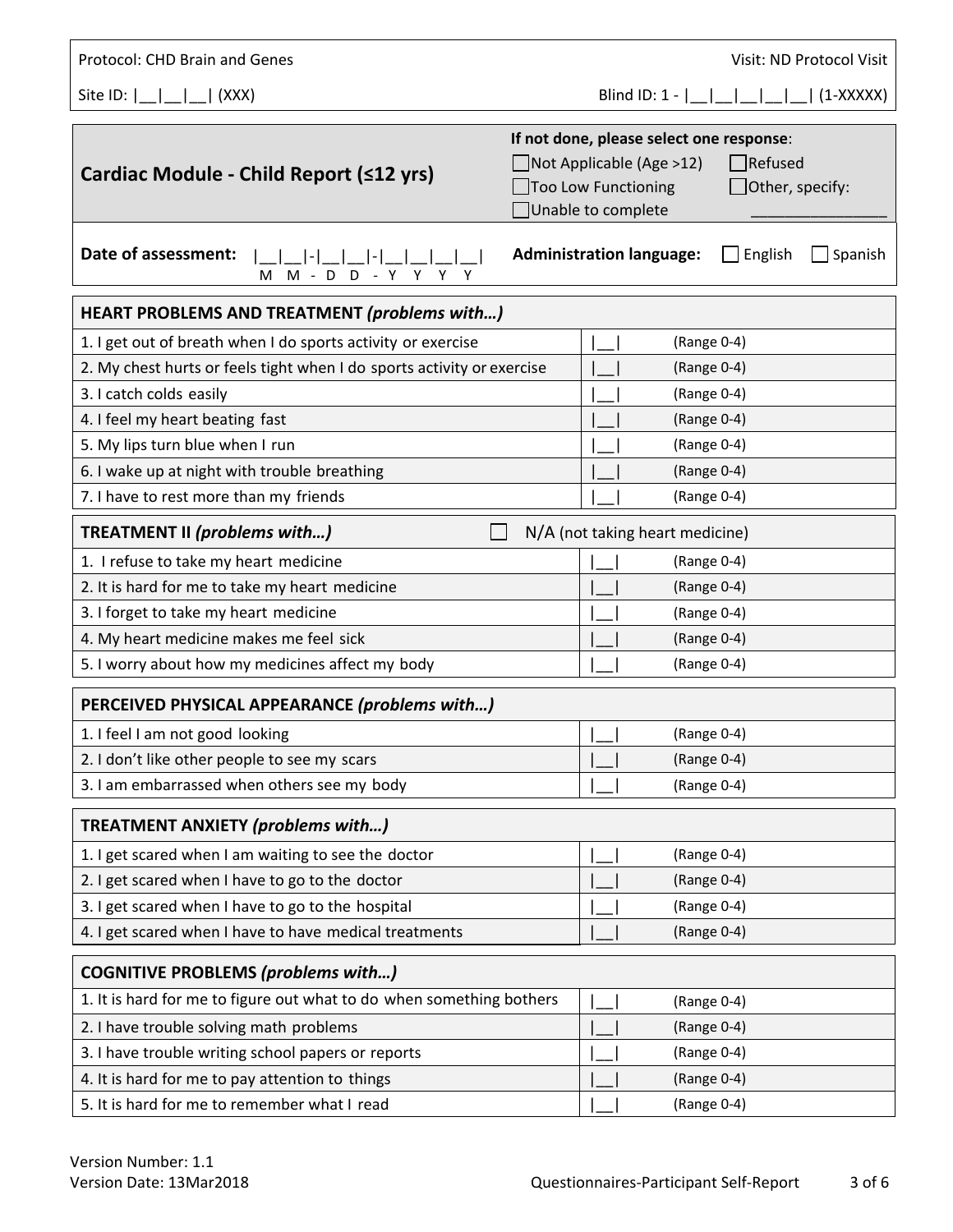Protocol: CHD Brain and Genes *Protocol: CHD Brain and Genes* *Visit: ND Protocol Visit* 

Site ID:  $|\_| = |\_| = |\_$  (XXX) Blind ID: 1 -  $|\_| = |\_| = |\_| = |\_$  (1-XXXXX)

| COMMUNICATION (problems with)                                    |               |
|------------------------------------------------------------------|---------------|
| 1. It is hard for me to tell the doctors and nurses how I feel   | (Range 0-4)   |
| 2. It is hard for me to ask the doctors and nurses questions     | $(Range 0-4)$ |
| 3. It is hard for me to explain my heart problem to other people | (Range 0-4)   |

|                                                         | If not done, please select one response:              |  |  |  |
|---------------------------------------------------------|-------------------------------------------------------|--|--|--|
| Generic Core - Teen Report (13- ≤17 yrs)                | Refused<br>$\Box$ Not Applicable (Age <13)            |  |  |  |
|                                                         | Too Low Functioning<br>$\Box$ Other, specify:         |  |  |  |
|                                                         | JUnable to complete                                   |  |  |  |
| Date of assessment:<br>M M - D D - Y Y Y                | <b>Administration language:</b><br>English<br>Spanish |  |  |  |
| ABOUT MY HEALTH AND ACTIVITIES (problems with)          |                                                       |  |  |  |
| 1. It is hard for me to walk more than one block        | (Range 0-4)                                           |  |  |  |
| 2. It is hard for me to run                             | (Range 0-4)                                           |  |  |  |
| 3. It is hard for me to do sports activity or exercise  | (Range 0-4)                                           |  |  |  |
| 4. It is hard for me to lift something heavy            | (Range 0-4)                                           |  |  |  |
| 5. It is hard for me to take a bath or shower by myself | (Range 0-4)                                           |  |  |  |
| 6. It is hard for me to do chores around the house      | (Range 0-4)                                           |  |  |  |
| 7. I hurt or ache                                       | (Range 0-4)                                           |  |  |  |
| 8. I have low energy                                    | (Range 0-4)                                           |  |  |  |
| <b>ABOUT MY FEELINGS (problems with)</b>                |                                                       |  |  |  |
| 1. I feel afraid or scared                              | (Range 0-4)                                           |  |  |  |
| 2. I feel sad or blue                                   | (Range 0-4)                                           |  |  |  |
| 3. I feel angry                                         | (Range 0-4)                                           |  |  |  |
| 4. I have trouble sleeping                              | (Range 0-4)                                           |  |  |  |
| 5. I worry about what will happen to me                 | (Range 0-4)                                           |  |  |  |
| HOW I GET ALONG WITH OTHERS (problems with)             |                                                       |  |  |  |
| 1. I have trouble getting along with other teens        | (Range 0-4)                                           |  |  |  |
| 2. Other teens do not want to be my friend              | (Range 0-4)                                           |  |  |  |
| 3. Other teens tease me                                 | (Range 0-4)                                           |  |  |  |
| 4. I cannot do things that other teens my age can do    | (Range 0-4)                                           |  |  |  |
| 5. It is hard to keep up with other peers               | (Range 0-4)                                           |  |  |  |
| <b>ABOUT SCHOOL (problems with)</b>                     |                                                       |  |  |  |
| 1. It is hard to pay attention in class                 | (Range 0-4)                                           |  |  |  |
| 2. I forget things                                      | (Range 0-4)                                           |  |  |  |
| 3. I have trouble keeping up with my schoolwork         | (Range 0-4)                                           |  |  |  |
| 4. I miss school because of not feeling well            | (Range 0-4)                                           |  |  |  |
| 5. I miss school to go to the doctor or hospital        | (Range 0-4)                                           |  |  |  |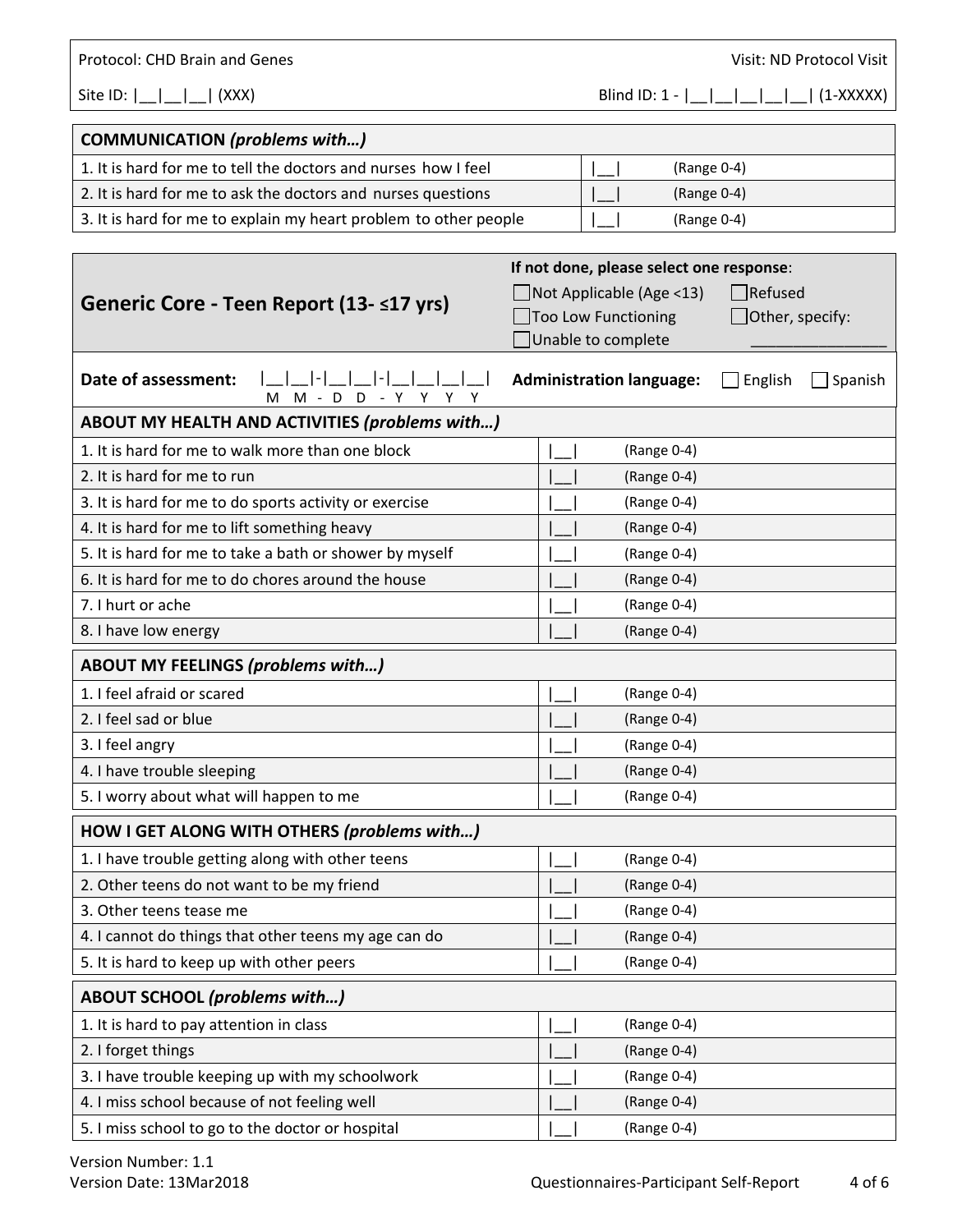| Protocol: CHD Brain and Genes                                           |                                           |                                                                             | Visit: ND Protocol Visit             |
|-------------------------------------------------------------------------|-------------------------------------------|-----------------------------------------------------------------------------|--------------------------------------|
| Site ID: $\lfloor$ $\lfloor$ $\rfloor$<br>.  (XXX)                      |                                           | Blind ID: $1 -$                                                             | $(1-XXXX)$                           |
| Cardiac Module - Teen Report (13- ≤17 yrs)                              | Too Low Functioning<br>Unable to complete | If not done, please select one response:<br>$\Box$ Not Applicable (Age <13) | $\exists$ Refused<br>Other, specify: |
| Date of assessment:<br>$M - D$<br>D<br>м<br>$-Y$<br>Y.<br>Y             |                                           | <b>Administration language:</b>                                             | English<br>Spanish                   |
| <b>HEART PROBLEMS AND TREATMENT (problems with)</b>                     |                                           |                                                                             |                                      |
| 1. I get out of breath when I do sports activity or exercise            |                                           |                                                                             | (Range 0-4)                          |
| 2. My chest hurts or feels tight when I do sports activity or exercise  |                                           |                                                                             | (Range 0-4)                          |
| 3. I catch colds easily                                                 |                                           |                                                                             | (Range 0-4)                          |
| 4. I feel my heart beating fast                                         |                                           |                                                                             | (Range 0-4)                          |
| 5. My lips turn blue when I run                                         |                                           |                                                                             | (Range 0-4)                          |
| 6. I wake up at night with trouble breathing                            |                                           |                                                                             | (Range 0-4)                          |
| 7. I have to rest more than my friends                                  |                                           |                                                                             | (Range 0-4)                          |
| <b>TREATMENT II (problems with)</b>                                     |                                           | N/A (not taking heart medicine)                                             |                                      |
| 1. I refuse to take my heart medicine                                   |                                           |                                                                             | (Range 0-4)                          |
| 2. It is hard for me to take my heart medicine                          |                                           |                                                                             | (Range 0-4)                          |
| 3. I forget to take my heart medicine                                   |                                           |                                                                             | (Range 0-4)                          |
| 4. My heart medicine makes me feel sick                                 |                                           |                                                                             | (Range 0-4)                          |
| 5. I worry about side effects from my medicine                          |                                           |                                                                             | (Range 0-4)                          |
| PERCEIVED PHYSICAL APPEARANCE (problems with)                           |                                           |                                                                             |                                      |
| 1. I feel I am not good looking                                         |                                           |                                                                             | (Range 0-4)                          |
| 2. I don't like other people to see my scars                            |                                           |                                                                             | (Range 0-4)                          |
| 3. I am embarrassed when others see my body                             |                                           |                                                                             | (Range 0-4)                          |
| <b>TREATMENT ANXIETY (problems with)</b>                                |                                           |                                                                             |                                      |
| 1. I get scared when I am waiting to see the doctor                     |                                           |                                                                             | (Range 0-4)                          |
| 2. I get scared when I have to go to the doctor                         |                                           |                                                                             | (Range 0-4)                          |
| 3. I get scared when I have to go to the hospital                       |                                           |                                                                             | (Range 0-4)                          |
| 4. I get scared when I have to have medical treatments                  |                                           |                                                                             | (Range 0-4)                          |
| <b>COGNITIVE PROBLEMS (problems with)</b>                               |                                           |                                                                             |                                      |
| 1. It is hard for me to figure out what to do when something bothers me |                                           |                                                                             | (Range 0-4)                          |
| 2. I have trouble solving math problems                                 |                                           |                                                                             | (Range 0-4)                          |
| 3. I have trouble writing school papers or reports                      |                                           |                                                                             | (Range 0-4)                          |
| 4. It is hard for me to pay attention to things                         |                                           |                                                                             | (Range 0-4)                          |
| 5. It is hard for me to remember what I read                            |                                           |                                                                             | (Range 0-4)                          |
| <b>COMMUNICATION</b> (problems with)                                    |                                           |                                                                             |                                      |
| 1. It is hard for me to tell the doctors and nurses how I feel          |                                           |                                                                             | (Range 0-4)                          |
| 2. It is hard for me to ask the doctors and nurses questions            |                                           |                                                                             | (Range 0-4)                          |
| 3. It is hard for me to explain my heart problem to other people        |                                           |                                                                             | (Range 0-4)                          |